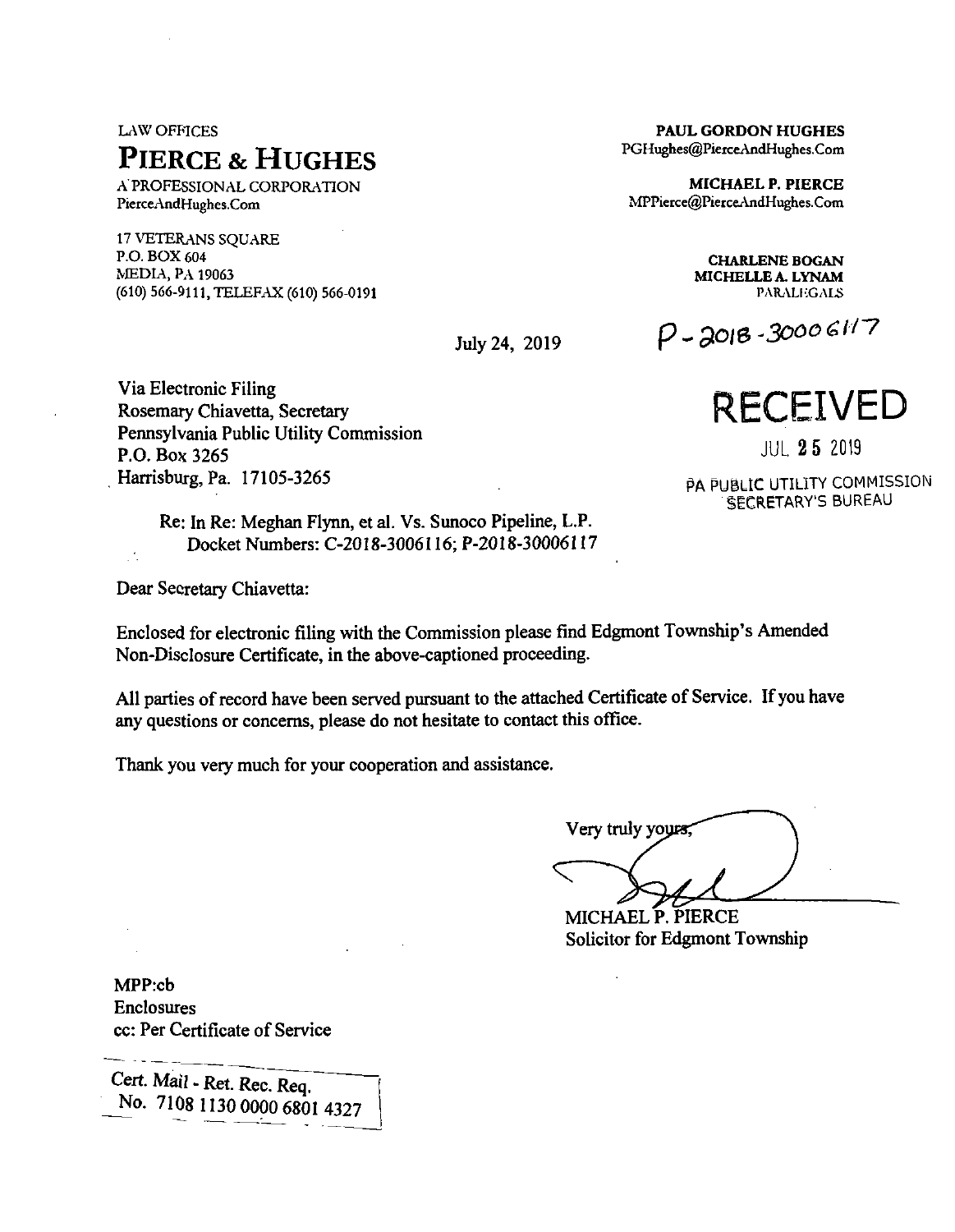# **BEFORE THE - PENNSYLVANIA PUBLIC UTILITY COMMISSION**

Meghan Flynn, Rosemary Fuller,  $\ddot{\cdot}$ Michael Walsh, Nancy Harkins,  $\ddot{\cdot}$ Gerald McMullen, Caroline Hughes,  $\ddot{\cdot}$ and Melissa Haines  $\ddot{\cdot}$ v.  $\ddot{\cdot}$ Sunoco Pipeline, L.P.  $\ddot{\cdot}$ 

Docket No. P-2018-3006117 Docket No. C-2018-3006116

**RECEIVED** 

JUL **2** 5 2019

PA PUBLIC UTILITY COMMISSION SECRETARY'S BUREAU

## **AMENDED NON-DISCLOSURE CERTIFICATE**

### **TO WHOM IT MAY CONCERN:**

The undersigned is the counsel of record of Edgmont Township (the retaining party). The undersigned has read and understands the Protective Order deals with the treatment of Proprietary Information, and the undersigned is a (check ONE):

- Reviewing Representative for CONFIDENTIAL information.
- $x$  Reviewing Representative for CONFIDENTIAL, HIGHLY CONFIDENTIAL, Information, and EXTREMELY SENSITIVE MATERIALS.

The undersigned agrees to be bound by and comply with the terms and conditions of said Protective Order.

|                        | MICHAEL PAIERCE, ESQUIRE |  |
|------------------------|--------------------------|--|
| Name                   |                          |  |
| Signature <sup>-</sup> |                          |  |

| P.O. Box 604, 17 Veterans Square, |  |  |  |
|-----------------------------------|--|--|--|
| Media, Pa. 19063                  |  |  |  |
| Address                           |  |  |  |

| PIERCE & HUGHES, P.C. |  |
|-----------------------|--|
| Employer              |  |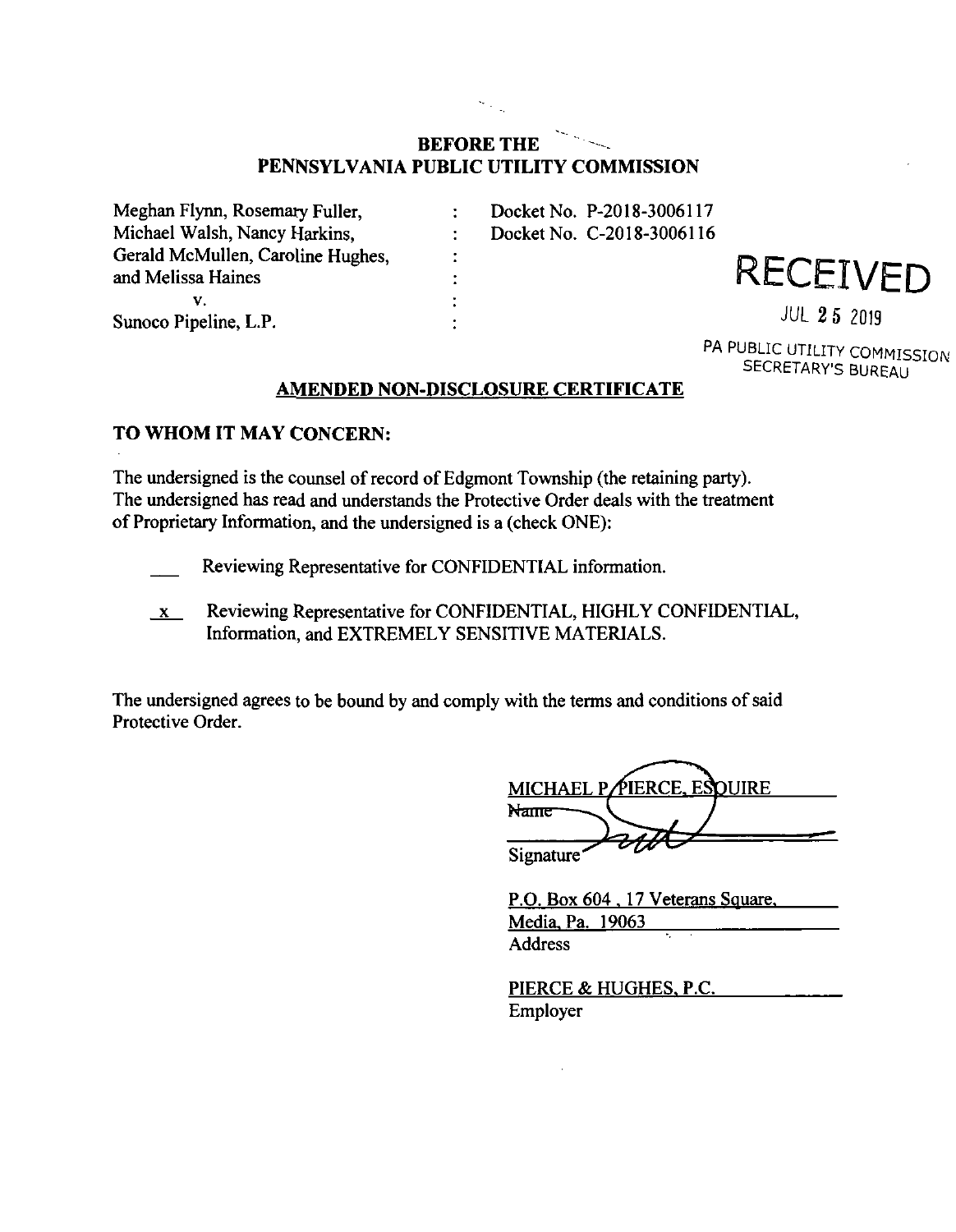# RECEIVED

# **JUL 25 2019**

PA PUBLIC UTILITY COMMISSION SECRETARV'S BUREAU

### **BEFORE THE PENNSYLVANIA PUBLIC UTILITY COMMISSION**

In re: Sunoco Pipeline, L.P. a/k/a Docket No. P-2018-3000281  $\overline{1}$ Energy Transfer Partners  $\ddot{\cdot}$ ÷ Petition of the Bureau of Investigation and  $\overline{1}$ Enforcement of the Pennsylvania Public Utility Commission For the Issuance of An Ex Parte Emergency Order  $\bullet$ 

#### **CERTIFICATE OF SERVICE**

I hereby certify that I have this day served a true and correct copy ofthe foregoing Amended Non-Disclosure Certificate upon the parties of record in this proceeding in accordance with the requirements of 52 Pa. Code 1.54 (relating to service by a participant), in the manner listed below upon the persons listed below:

### **VIA ELECTRONIC AND FIRST CLASS**

Michael Bomstein, Esquire Pinnola & Bomstein Suite 2126 Land Title Building 100 South Broad Street Philadelphia, Pa. 19110 Representing Complainants

Meghan Flynn 212 Lundgreen Road Lenni, Pa. 19052 Complainant

Rosemary Fuller 226 Valley Road Media, Pa. 19063 Complainant

Michael Walsh 12 Hadley Lane Glen Mills, Pa. 19342 Complainant

Curtis N. Stambaugh Assistant General Counsel Sunoco Logistics Partners, LP 212 N. Third Street - Suite 201 Harrisburg, Pa. 17101 Representing Sunoco Pipeline, LP

Neil S. Witkes, Esquire Robert D. Fox, Esquire Diana A. Silva, Esquire Manko, Gold, Katcher & Fox, LLP 401 City Avenue Bala Cynwyd, Pa. 19004 Representing Sunoco Pipeline, LP

Thomas J. Sniscak, Esquire Hawke, McKeon and Sniscak, LLP 100 N. Tenth Street Harrisburg, Pa. 17101 Representing Sunoco Pipeline, LP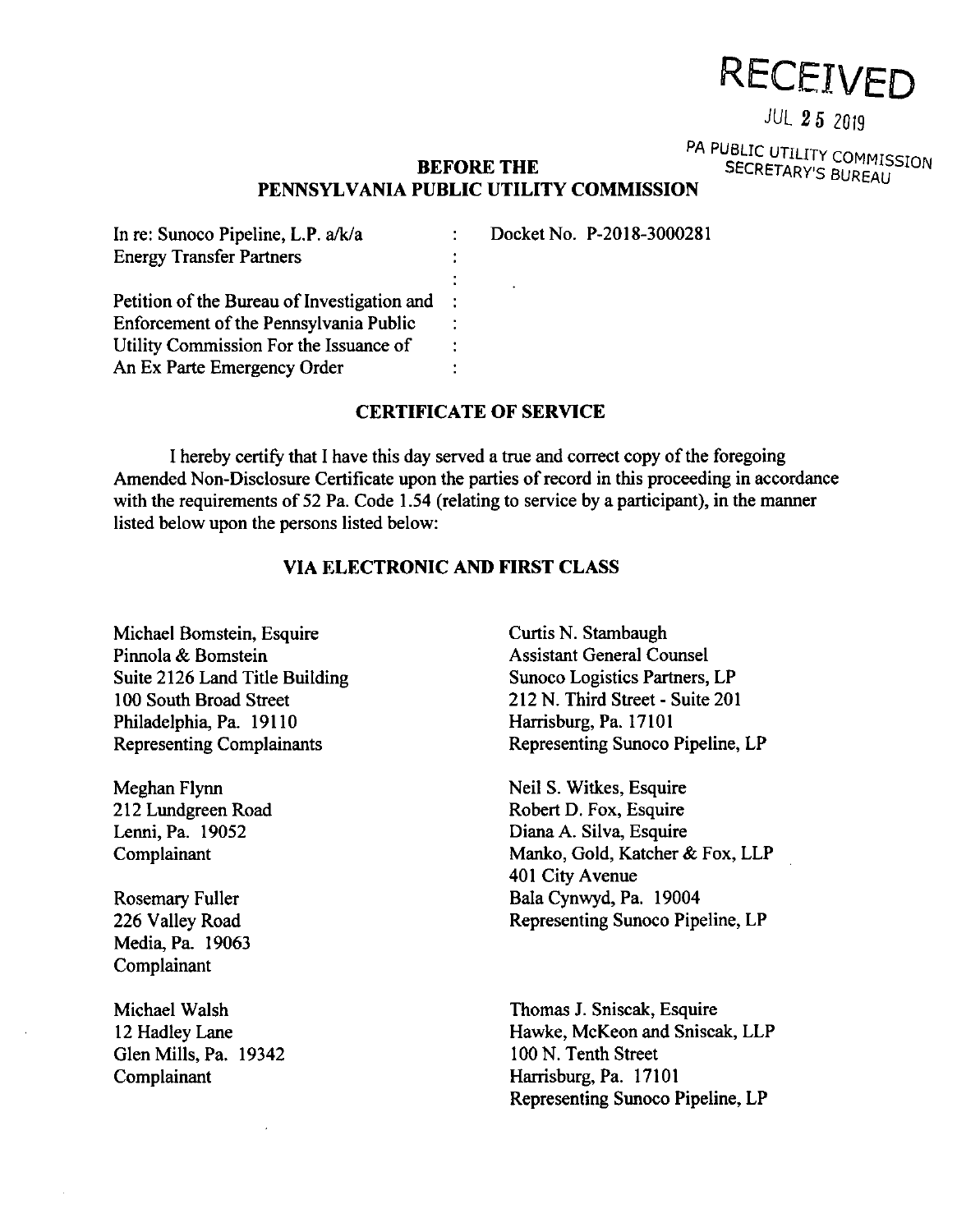Nancy Harkins 1521 Woodland Road West Chester, Pa. 19382 Complainant

Gerald McMullen 200 Hillside Drive Exton, Pa. 19341 Complainant

Caroline Hughes 1101 Amalfi Drive West Chester, Pa. 19380 Complainant

Melissa Haines 176 Ronald Road Aston, Pa. 19014 Complainant

Erin McDowell, Esquire 3000 Town Center Boulevard Canonsburg, Pa. 15317 Representing Intervenor Range Resources Appalachia

Leah Rotenberg, Esquire Mays Connard & Rotenberg, LLP 1235 Penn Avenue Suite 202 Wyomissing, Pa. 19610 Representing Intervenor Twins Valley School District

Margaret A. Morris, Esquire Reger Rizzo & Damall 2929 Arch Street - 13th Street Philadelphia, Pa. 19104 Representing Intervenor East Goshen Township

Rich Raiders, Esquire 606 North 5<sup>th</sup> Street Reading, Pa. 19601 Representing Intervenor Andover Homeowners' Association

Anthony D. Kanagy, Esquire Garrett P. Lent, Esquire Post & Schell, P.C. 17 N. Second Street - 12<sup>th</sup> Floor Harrisburg, Pa. 17101-1601 Representing Intervenor Range Resources Appalachia

James R. Flandreau, Esquire Paul Flandreau & Berger, LLP 320 West Front Street Media, Pa. *19063* Representing Intervenor Middletown Township

Patricia Biswanger, Esquire 217 North Monroe Street Media, Pa. 19063 Representing Intervenor County of Delaware

Alex John Baumler, Esquire Lamb McErlane, P.C. 24 East Market Street Box 565 West Chester, Pa. 19381 Representing Intervenor Downingtown Area School District, et al.

Guy Donatelli, Esquire Lamb McErlane, P.C. 24 East Market Street Box 565 West Chester, Pa. 19381 Representing Intervenor Rose Tree Media School District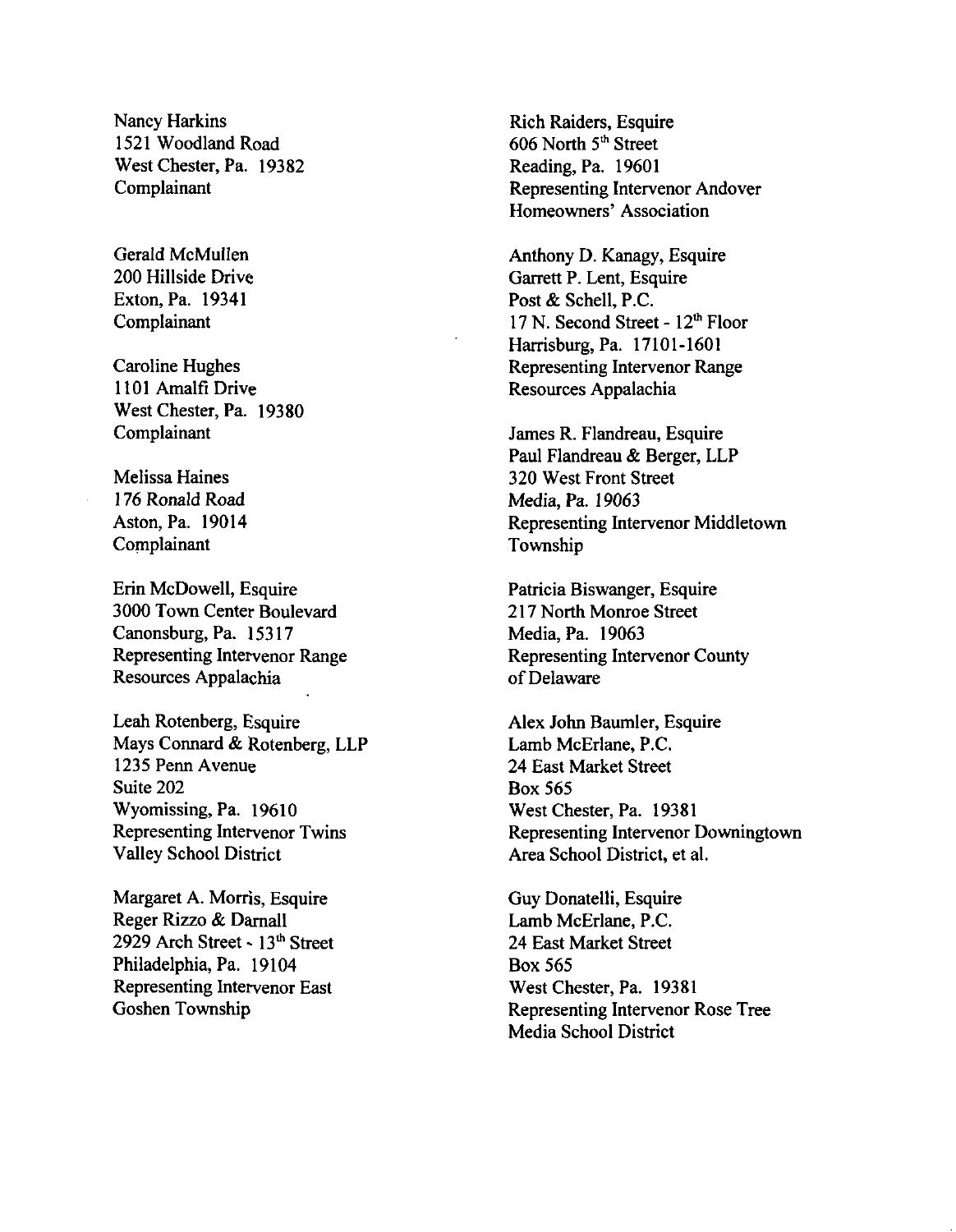Vincent Matthew Pompo, Esquire Lamb McErlane, P.C. 24 East Market Street P.O. Box 565 West Chester, Pa. 19381 Representing Intervenor West Whiteland Township

Mark L. Freed, Esquire Joanna Waldron, Esquire Curtin & Heefher, LLP Doylestown, Pa. 18901 Representing Intervenor Uwchlan Township

Melissa Dibemardino 1602 Old Orchard Lane West Chester, Pa. 19380

Laura Obenski 14 S. Village Avenue Exton, Pa. 19341 Intervenor

Josh Maxwell Mayor of Downingtown 4 W. Lancaster Avenue Downingtown, Pa. 19335 Intervenor

Kelly Sullivan, Esquire McNichol Byrne & Matlawski 1223 North Providence Road Media, Pa. 19063 Representing Thombury Township James Dalton, Esquire Unruh Turner Burke & Frees P.O. Box 515 West Chester, Pa. 19381 Representing Intervenor West Chester Area School District

James Byrne, Esquire McNichol Byrne & Matlawski, P.C. 1223 N. Providence Road Media, Pa. 19063 Representing Intervenor Thombury Township

Virginia Marcille Kerslake 103 Shoen Road Exton, Pa. 19341

Rebecca Britton 211 Andover Drive Exton, Pa. 19341 Intervenor

Thomas Casey 1113 Windsor Drive West Chester, Pa. 19380 Intervenor

Whitney E. Snyder, Esquire Hawke McKeon & Sniscak, LLP  $100$  N.  $10<sup>th</sup>$  Street Harrisburg, Pa. 17101 Representing Sunoco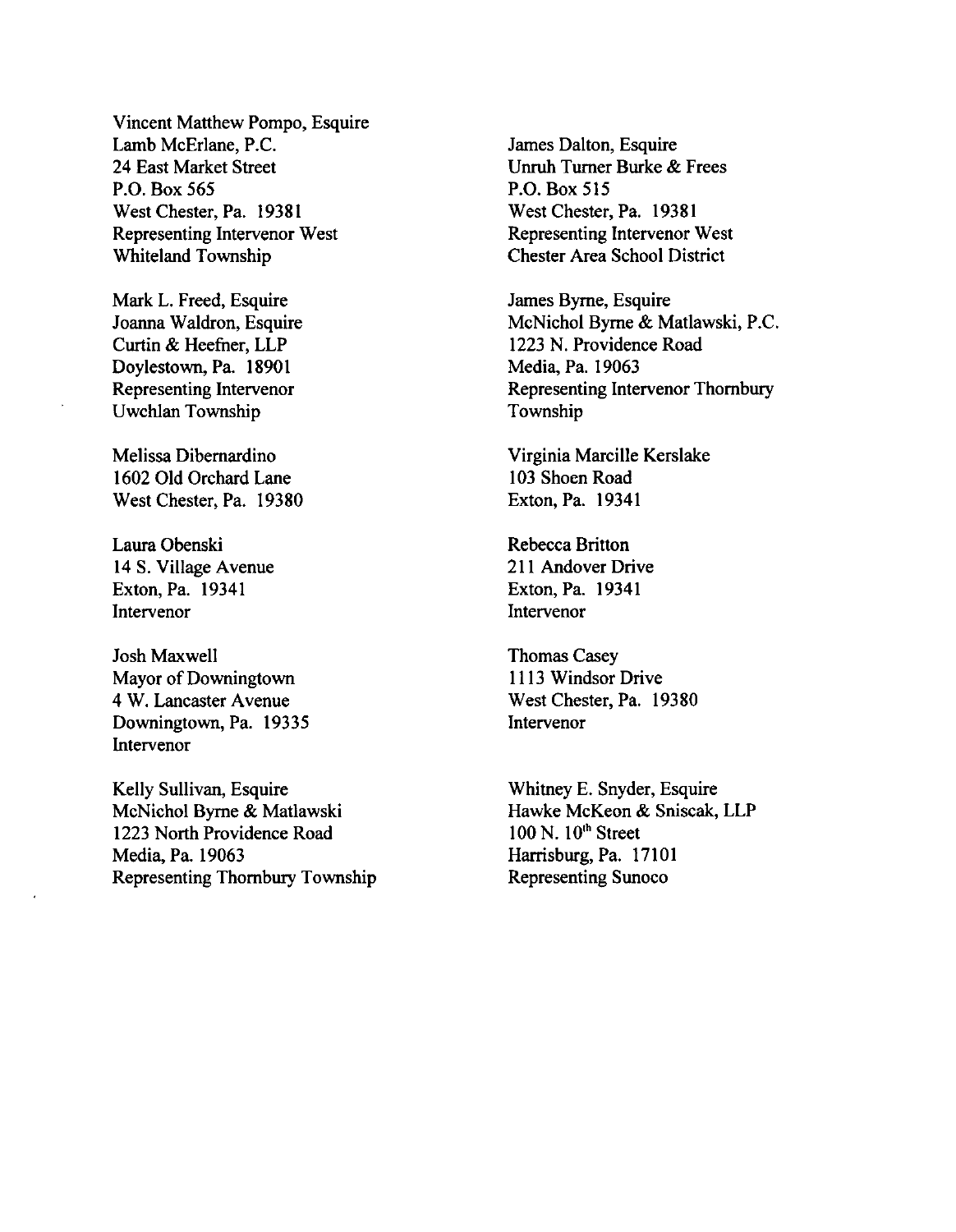

 $\bullet$ 

JUL *2 5* 2019

PA PUBLIC UTILITY COMMISSION SECRETARY'S BURFAU

Respectfully Submitted, PIERCE & HUGHES, P.C.

 $\subset$ <u>Dut</u>

By: MICHAEL P. PIERCE, ESQUIRE Attorney I.D. No. 43852 17 Veterans Square P.O. Box 604 Media, Pa. 19063 (610) 566-9111 MPPierce@.Pierceandhughes.com

Dated: July 24, 2019